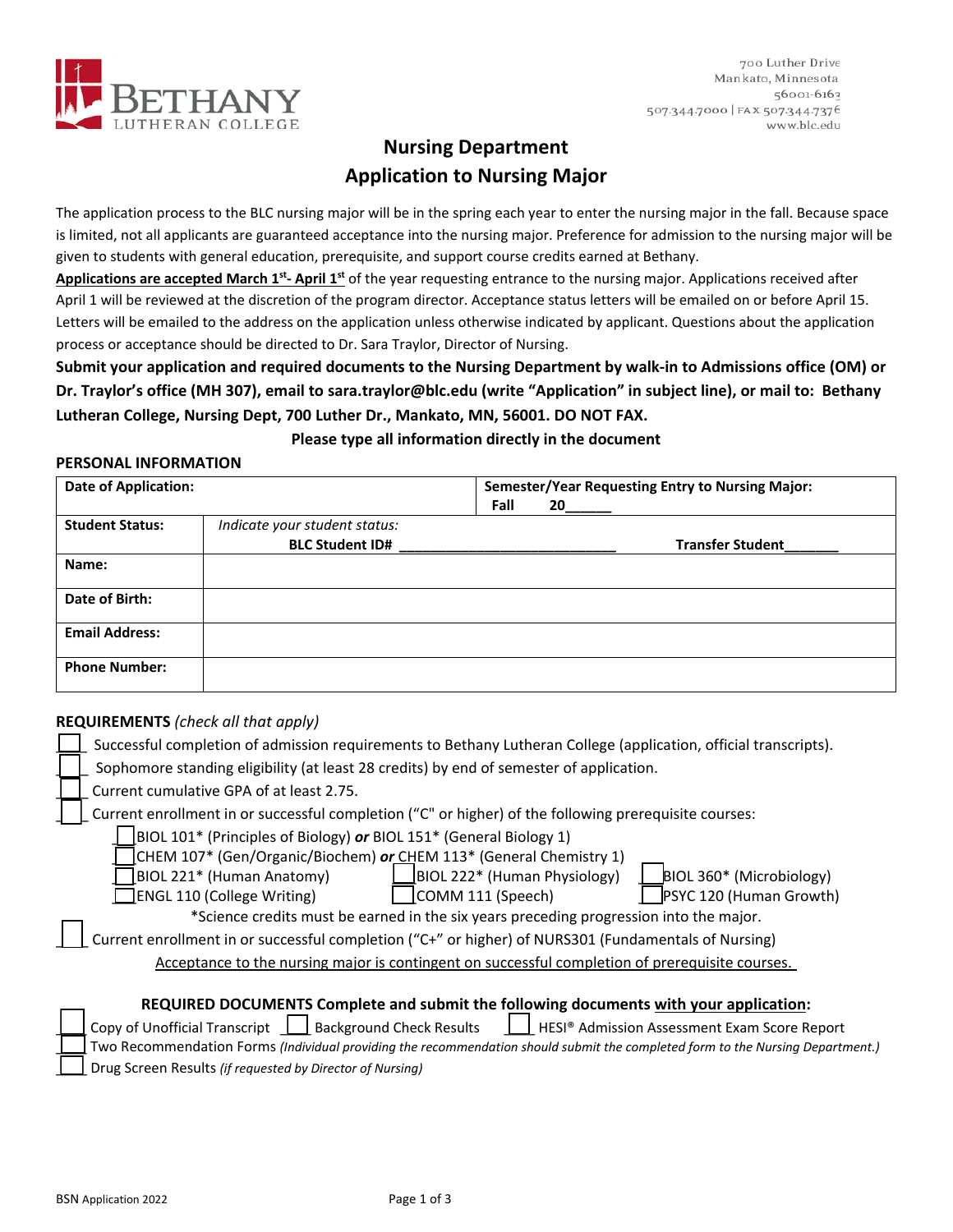### **SELF ASSESSMENT AND PERSONAL STATEMENTS**

**Your responses to the following statements are a guide in assessing your readiness to move into the nursing major. Please type a 1‐2 paragraph (no more than 300 words) response to each statement in the spaces below. If more space is needed, type all responses on a separate page and attach to this document.** 

1. Describe your reason(s) for studying nursing. Why do you want pursue your nursing education at Bethany Lutheran College?

2. Discuss your ability, motivation, strengths, and areas for improvement to complete an intense program of study.

3. Describe a situation that has influenced your understanding of someone different from yourself.